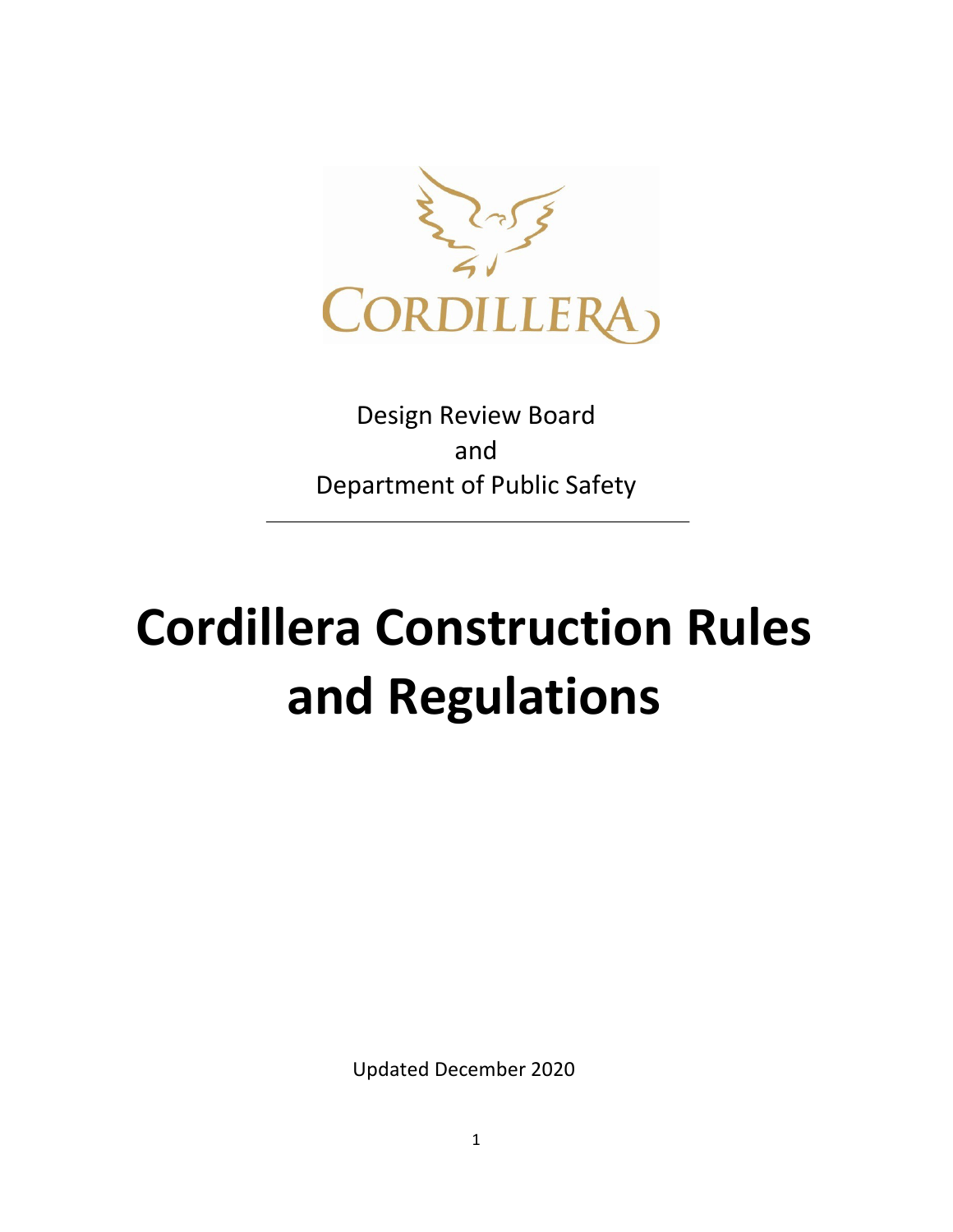#### **7.01.00 CONSTRUCTION RULES AND REGULATIONS**

For ease of reference and use, the *Cordillera Construction Rules and Regulations,* which are included as a portion of the Design Guidelines, are published in a free-standing format that is appended to the Design Guidelines. In that fashion, the *Cordillera Construction Rules and Regulations* may be utilized as an independent reference guide.

#### **7.01.01 Title**

This document shall be known as the *Cordillera Construction Rules and Regulations* and may be referred to herein as the Regulations.

#### **7.01.02 Purpose**

In order to ensure that any Construction Activity (as such term is defined below) conducted within Cordillera is done in the most sensitive manner possible, and to minimize impacts to guests, owners, infrastructure and the environment, the following Construction Regulations will be enforced during the construction process. These Regulations supplement the Design Guidelines, which are incorporated herein by reference. The Cordillera Design Review Board may amend these Regulations from time to time at its sole discretion and without notice.

#### **7.01.03 Definitions**

**Association:** The Cordillera Property Owners Association.

**Construction Activity:** Any activity including grading, vegetation management, new structures, modifications to existing structures or landscaping on any property.

**Compliance Deposit:** The deposit that an Owner is required to deliver to the DRB prior to commencing any Construction Activity. Failure to complete the project could result in forfeit the compliance deposit.

**Compliance Agreement:** The document the property owner signs with the Design Review Board to ensure improvements are built in accordance with approved plans and these Construction Rules and Regulations.

**Construction Site or Site:** A Site upon which Construction Activity is currently taking place.

**Construction Vehicle:** Any car, truck, tractor or other vehicle used to perform any part of a Construction Activity or to transport equipment, supplies or workers to a Construction Site.

**Cordillera:** All property within the boundary of the Cordillera Planned Unit Development subject to the Cordillera Declaration of Protective covenants.

**Declaration:** With respect to Cordillera, that certain Declaration of Protective Covenants, Conditions, and Restrictions for Cordillera recorded in Deed Book 486, Page 456, et seq. of the records of the Office of the Clerk and Recorder for Eagle County, Colorado under Reception No. 382659 as may be amended from time to time.

**Design Review Board**: The Design Review Board (DRB) is appointed by the Cordillera Property Owners Association and is charged with overseeing all design review and construction activities on private properties pursuant to the Declaration.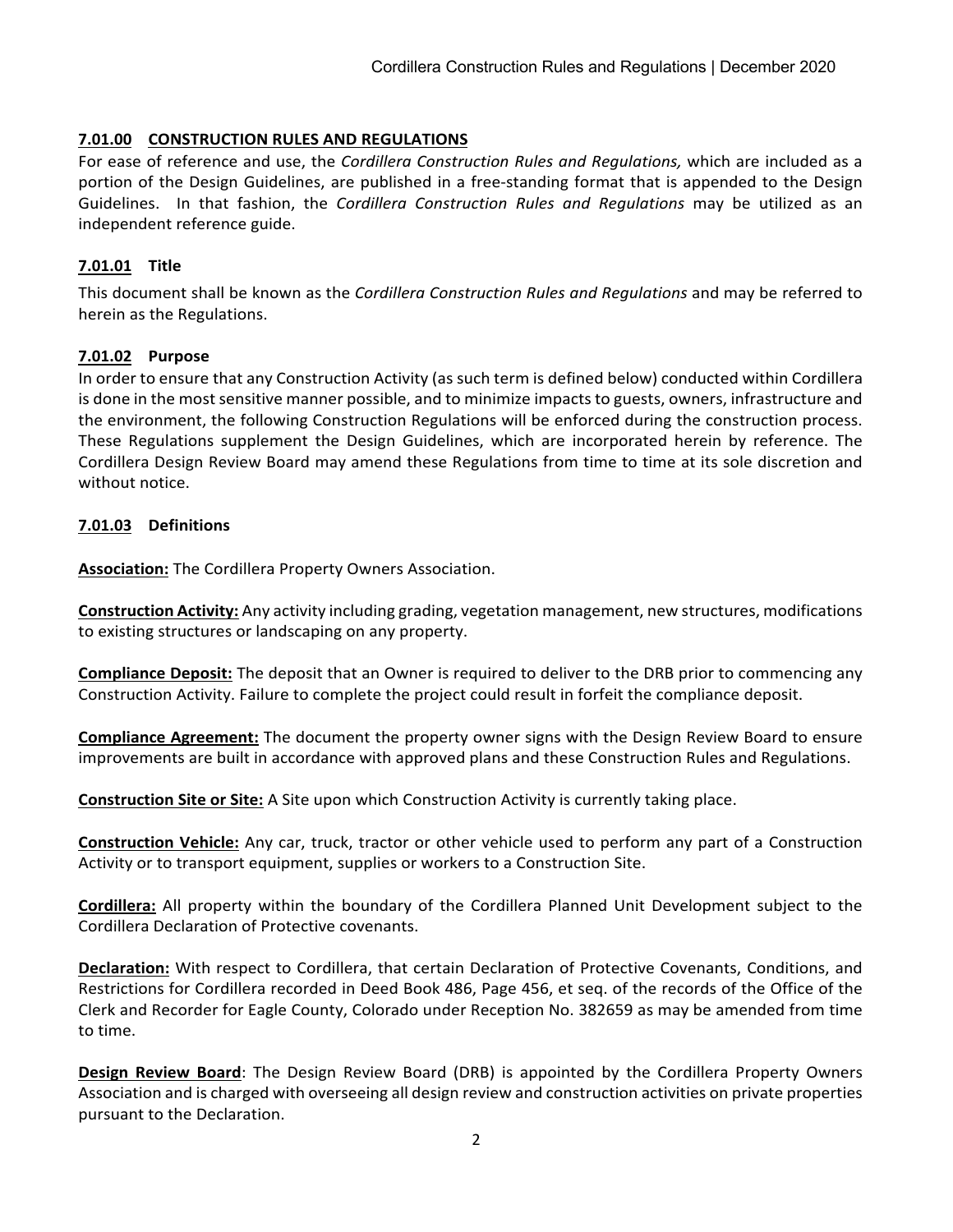**Owner's Representative**: Any contractor, subcontractor, agent or employee performing the duties of an Owner with the consent of an Owner in connection with any Construction Activity.

**Public Safety Department or Cordillera Public Safety:** The Cordillera Metropolitan District's Public Safety Department, which has been contracted by the Association to provide public safety, security and enforcement of Association rules and regulations or any other entity to which such responsibilities may be delegated by the Association from time to time.

#### **7.02.00 CONSTRUCTION APPROVAL PROCESS**

#### **7.02.01 Design Approval Required**

Prior to commencing any Construction Activities within Cordillera, design approval must be granted by the Cordillera Design Review Board. All new buildings, modifications to existing buildings, landscaping, site improvements and the use of property within Cordillera must be reviewed and approved in accordance with the Cordillera Design Guidelines. The Design Guidelines interface with these Rules and Regulations and contain additional information regarding the design review and construction process. Owners, Owner's Representatives and contractors must review and become familiar with both documents prior to initiating the design and construction process.

#### **7.02.02 Final Plan Review**

The interface between the Design Guidelines and these Rules and Regulations begins during Final Plan review with the submittal and approval of the Construction Management Plan and proposed construction schedule. This plan and schedule provide an approximate timeline for project start-up, construction, and completion.

The Construction Management Plan identifies the limits of disturbance and those areas within which all Construction Activities must take place. The Plan also indicates the location of proposed construction parking, temporary structures and trailers, sanitation facilities, dumpsters, material laydown and staging areas, the construction sign, and includes a construction time schedule, start to finish. All mitigation measures for protecting the adjacent roadway, adjacent drainages and natural features of the lot during construction including an erosion control and soil stabilization plan must be detailed.

#### **7.02.03 Technical Review**

Technical Review follows Final Plan approval and requires the submittal of three (3) complete sets of the construction drawings that will be submitted to Eagle County for a building permit. The submittal must include all plan sheets approved by the DRB at Final Review plus engineering sheets for foundations, floors, framing, roofing and other relevant engineering documents and details. Specifications and material schedules shall be included, as well as the Construction Management Plan.

When the submittal for Technical Review is deemed accurate and complete, two (2) sets of plans will be stamped approved by the DRB and returned to the Owner for their building permit application with Eagle County. One copy is retained by the DRB for its records. No Plan sheets may be submitted to Eagle County for the purpose of obtaining a building permit until they have been stamped approved by the DRB.

The Compliance Agreement, Compliance Deposit and Owner/Contractor Acknowledgement Form must be received by the DRB prior to the release of stamped plans at Technical Review.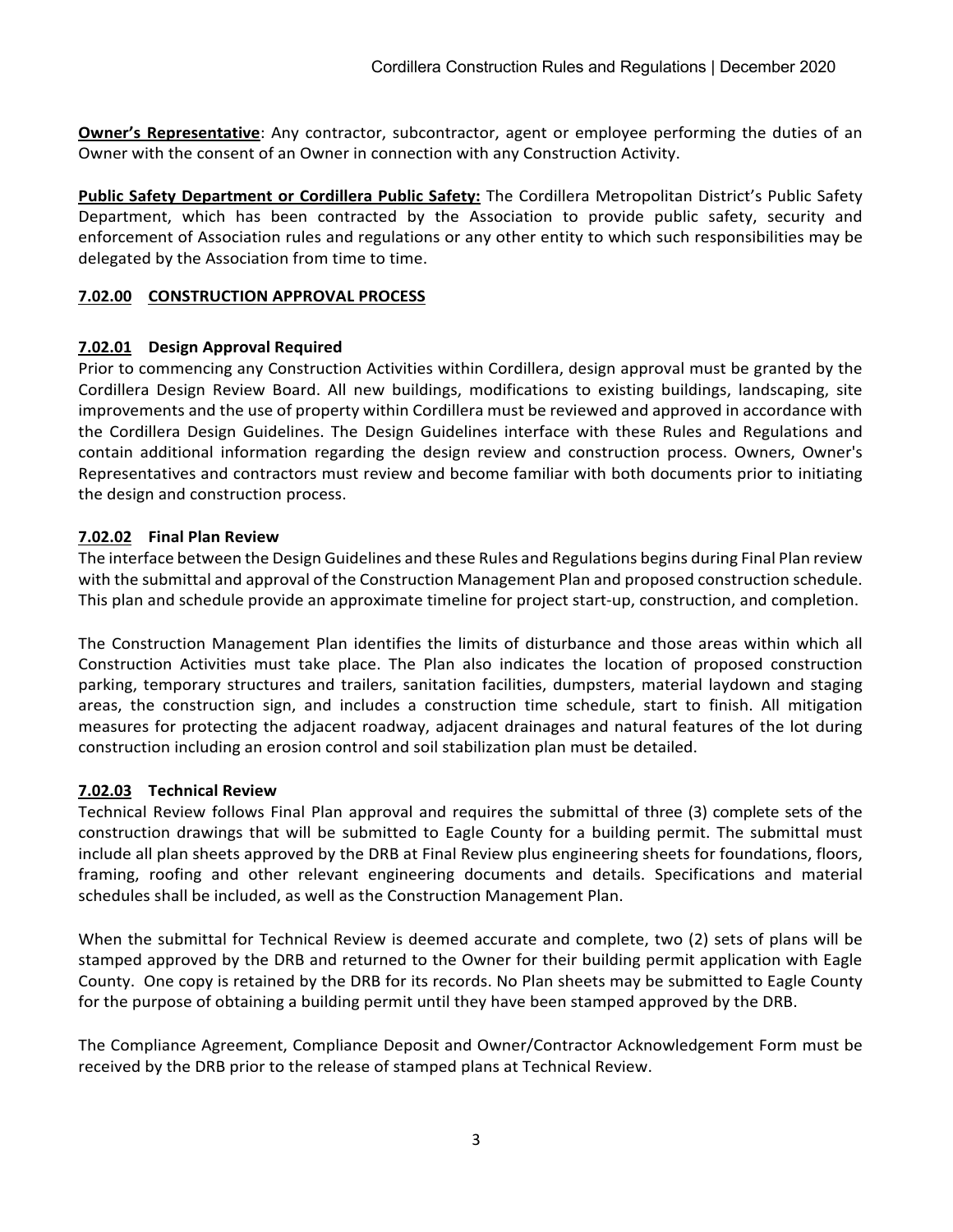#### **7.02.04 Pre-Construction Meeting**

Once a building permit has been acquired, a mandatory on-site pre-construction meeting must be requested. The Owner or Owner's Representative, the general contractor and/or project superintendent, and representatives of the DRB, Public Safety and Community Operations are required to attend. The purpose of this meeting is to review the Construction Management Plan and discuss rules of the road and other construction-related issues. All site fencing and general site staking must be installed prior to the preconstruction meeting.

#### **7.02.05 Road Impact Fee**

A Road Impact Fee must be calculated using the Road Impact Fee worksheet (Exhibit C of the Cordillera Design Guidelines) and submitted prior to the on-site Pre-Construction meeting. Checks should be made out to the Cordillera Metropolitan District.

#### **7.02.06 Compliance Agreement and Deposit**

Prior to the release of approved construction plans at Technical Review, the Owner must deliver a signed Compliance Agreement and a Compliance Deposit to the DRB as security for the Owner's full and faithful performance of its construction activity. The amount of the compliance deposit is based on the square footage of the home, and can be found in Appendix B, *Fee Schedule*, of the Cordillera Design Guidelines. A certified or cashier's check is required, payable to the Cordillera Property Owners Association. Letters of credit or other forms of payment are not accepted. The DRB holds the Compliance Deposit as security for the Owner's full and faithful performance of its Construction Activity in accordance with its approved Final Plans and these Regulations. The following applies to the use and administration of the Compliance deposit:

- A. The DRB may use, apply or retain the whole or any part of a Compliance Deposit to the extent required to reimburse the DRB for any cost which the DRB may incur, or may be required to incur, by reason of an Owner's noncompliance in respect to any of the terms and conditions set forth herein. DRB shall be entitled to a fee in an amount equal to fifteen percent (15%) of the amount of any costs incurred by DRB to cure any noncompliance by an Owner, which fee may be paid from the Compliance Deposit.
- B. If the amount of the Compliance Deposit is not sufficient to cure any such noncompliance by an Owner, the DRB may apply the Compliance Deposit in a manner which best mitigates the effects of such noncompliance while not actually curing the noncompliance. In addition, the DRB may use, apply or retain the whole or any part of a Compliance Deposit to pay to the DRB any fine imposed by the DRB under paragraph7.02.25 below that remains outstanding at project completion.
- C. Use of the Compliance Deposit by the DRB is at the sole and absolute discretion of the DRB.
- D. If the DRB uses a portion of the Compliance Deposit pursuant to paragraph A and B above, it may demand restoration of the Compliance Deposit to its full original amount. The DRB may restrict access to the construction site until such time as the deposit is restored.
- E. Neither the Owner nor any other party will have rights of any kind or nature against the DRB, its officers, agents, employees, directors or attorneys arising out of the DRB's use of the Compliance Deposit, unless the DRB is grossly negligent or intentionally acts in bad faith.
- F. The DRB is under no obligation to take action to complete any Construction Activity or cure any failure of the Owner to comply with all Regulations pertaining to the Construction Activity.
- G. Any part of the Compliance Deposit not used by the DRB as permitted by paragraph B above will be returned to the Owner upon completion of the project, with the exception of an amount retained for up to one year to assure landscape and site stability success.
- H. The deposit must be submitted with the signed and dated Compliance Agreement and must be received prior to the release of stamped plans at the Technical Review level.
- I. The Compliance Deposit for a project may be increased at the discretion of the DRB.
- J. Each Owner shall ensure that all Construction Activity that is performed on their Construction Site shall be performed in accordance with Cordillera's Construction Rules and Regulations.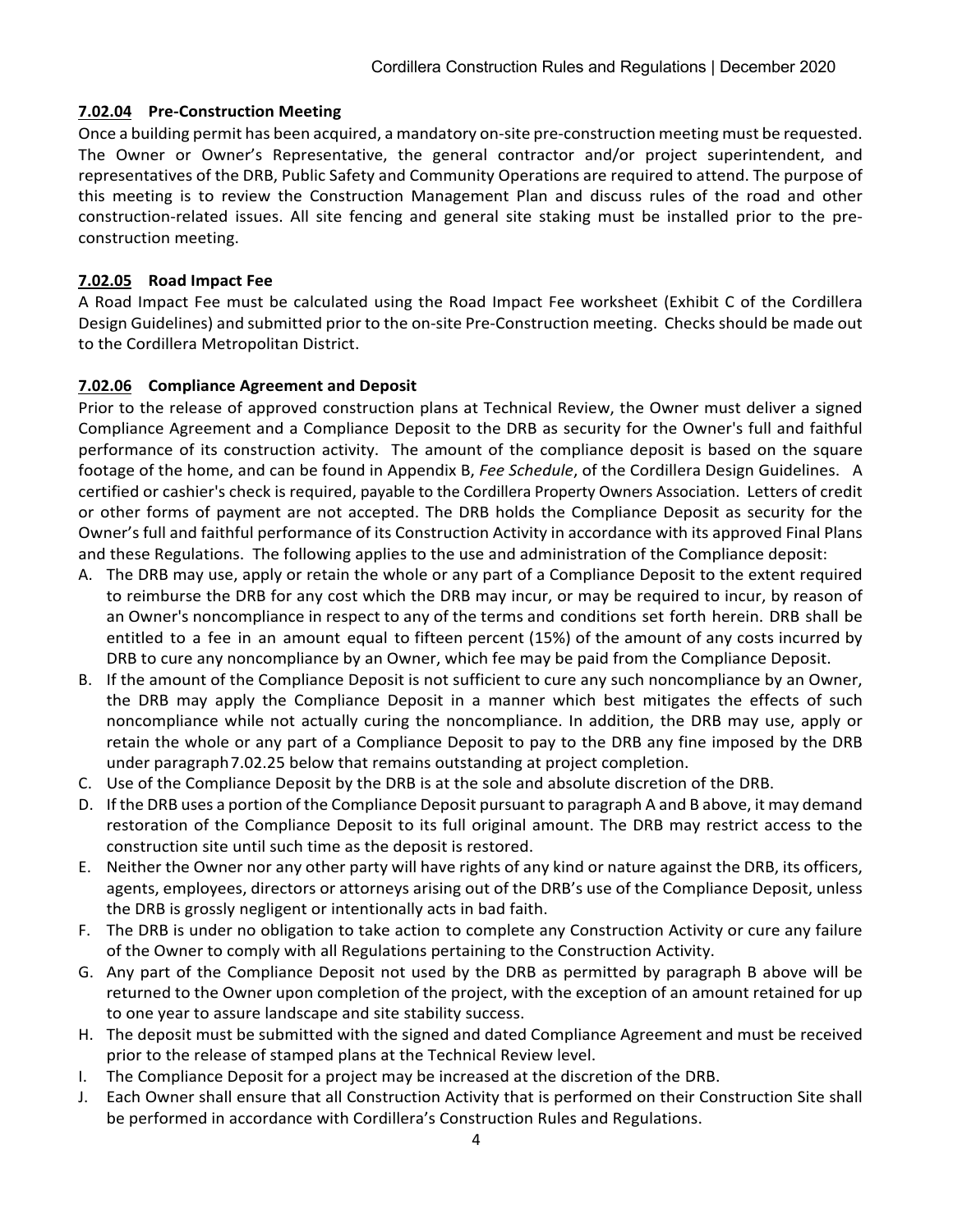# **7.02.07 Access and Parking**

The Construction Management Plan approved by the DRB includes a parking plan that indicates how contractor and service parking needs will be handled. The DRB and Public Safety reserve the right to modify parking plans any time construction parking presents a safety hazard such as blocking line of sight or compromising efficient access by snowplows and emergency equipment. The following regulations shall apply to all construction sites:

- A. Construction vehicles must gain access to construction sites only from the road adjacent to the site via the approved access driveway.
- B. Parking of construction vehicles on streets will be limited to a maximum of ten (10) at any one time. Any type of equipment or trailer will be counted as one (1) vehicle.
- C. Parking islimited to one side of the street, as determined and agreed to at the pre-construction meeting.
- D. Parking is not permitted within 15 feet of a fire hydrant or within 100 feet of an intersection. Access to side streets, driveways and/or fire hydrants must not be blocked or restricted in any way.
- E. Parking is not permitted in any cul-de-sac or within 15 feet of the beginning of any cul-de-sac on any Cordillera Street.
- F. Parking is prohibited within the road right of way along Fenno Drive, Summit Trail (except west of the stop sign at Gore Trail) and Cordillera Way.
- G. There is no overnight parking on any Cordillera street. Vehicles left out overnight are subject to ticketing and towing.

# **7.02.08 Blasting**

Blasting is not allowed on any Site without the Director of Public Safety's prior consent. Notification must be provided to the Director of Public Safety a minimum of 72 hours in advance of any blasting operations. Blasting may only occur only between the hours of 9 a.m. and 5 p.m. Blasting may be subject to other restrictions, which will be determined by the Director of Public Safety in its sole and absolute discretion and which may vary from Site to Site. A licensed blasting company must be used for any blasting activity, and a Cordillera Public Safety employee must be present on site at the time of the blast.

# **7.02.09 Contractor Pass and Stickers**

Cordillera Department of Public Safety monitors access and parking within Cordillera. As part of this program a system of stickers and passes has been developed to facilitate this process. All contractors, subcontractors truck operators and service personnel must contact Public Safety to acquire an access pass. Please see Appendix C for more detail regarding access passes and stickers.

# **7.02.10 Completion of Construction**

Unless otherwise approved by the DRB, each Owner must ensure that any Construction Activity it performs or causes to be performed will commence within one year after the DRB's approval of the Final Plan. An extension of one (1) additional year may be granted by the DRB upon request. Once construction on a project is initiated, completion of the project shall be pursued with due diligence until full completion, which should take no longer than eighteen (18) months.

In such cases where construction of a project is suspended for more than thirty (30) days, the Owner or Owner's Representative must meet with the DRB to establish a revised schedule for completion. If completion of the project is to be delayed for an unreasonable length of time, the DRB may, at its discretion, require the restoration and re- vegetation of disturbed areas of the Site.

# **7.02.11 Compliance with Laws and Regulations**

Each Owner must comply with all terms and conditions of these Regulations, the Amended and Restated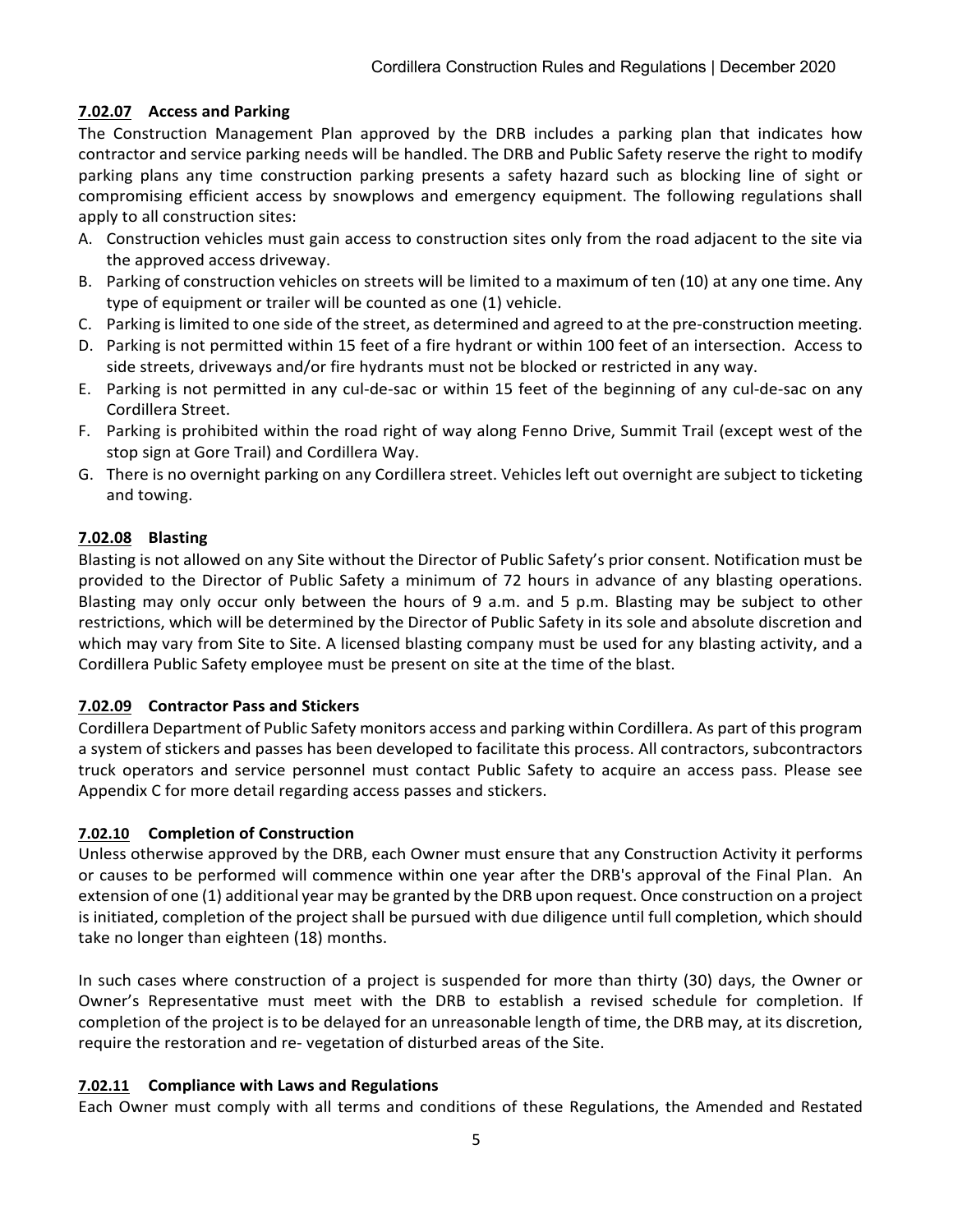Declaration of Covenants, Conditions and Restrictions for Cordillera, and the Construction and Landscape Compliance Agreement specific to each project. Owners, contractors and subcontractors must also comply with all federal, state and local laws, ordinances, orders, rules, regulations and other governmental requirements relating to Construction Activities.

## **7.02.12 Impacts to natural areas**

No tree or shrub on any property may be removed without prior approval by the DRB. During the design review process, natural features and vegetation to be protected on a construction site must be indicated on the site plan. Areas to be protected will be indicated as outside the site disturbance fencing on the Construction Management Plan. Landscape materials such as trees, native or endangered plants, rock outcroppings and boulders that will be additionally preserved must be marked and protected by flagging, fencing, or barriers.

Any surface areas or plant materials designated for preservation that are damaged or removed during construction must be promptly replaced or restored by the Owner. In the event that Owner fails to timely replace or restore removed or damaged materials, the cost of replacement or restoration will be valued by the DRB and the value deducted from the Compliance Deposit.

# **7.02.13 Erosion, Dust and Mud Control**

- A. An Erosion Control and Soil Stabilization Plan is required as part of the Construction Management Plan. Revegetation specifications and details for the installation of sediment fencing and other sediment transport protections must be indicated on plan sheets.
- B. Soil stockpile areas must be covered or sprayed with a palliative to prevent dust from wind, and all travel routes shall be treated to prevent dust during dry periods.
- C. During construction, all driveway, parking and lay-down areas must be covered with at least three inches of three quarter inch screened rock.
- D. During construction, all sediment control features and fencing must be maintained in good working order.
- E. If needed, public roads adjacent to the Construction Site must be scraped and/or broomed at the end of the workday to remove transported material.

## **7.02.14 Vegetation Protection**

During construction, the Owner must ensure that trees, shrubs, ground covers and other natural features located outside the area of disturbance fencing are not damaged. Brush, surplus soil and other excavated debris must be placed in a dumpster or promptly removed from the Construction Site. Limit of disturbance fencing and other vegetation protection measures must be maintained in good order.

## **7.02.15 Harrington Penstemon Protection**

Cordillera has implemented guidelines for the protection and preservation of Harrington Penstemon. This small plant, which is unique to certain habitats in Cordillera, is listed by the U.S. Fish and Wildlife Service as a candidate for designation as a threatened or endangered species. All lots within the Mountain Tract of the Territories are subject to restrictions designed to preserve and protect the Harrington Penstemon.

Improvements must be designed to minimize impacts on any Harrington Penstemon populations located within the building envelope. Harrington Penstemon located outside the building envelope must be identified, marked and protected to remain undisturbed. When impacts cannot be avoided, Harrington Penstemon must be transplanted elsewhere on the Site. Owners should contact the DRB administrator for information on how to transplant these plants.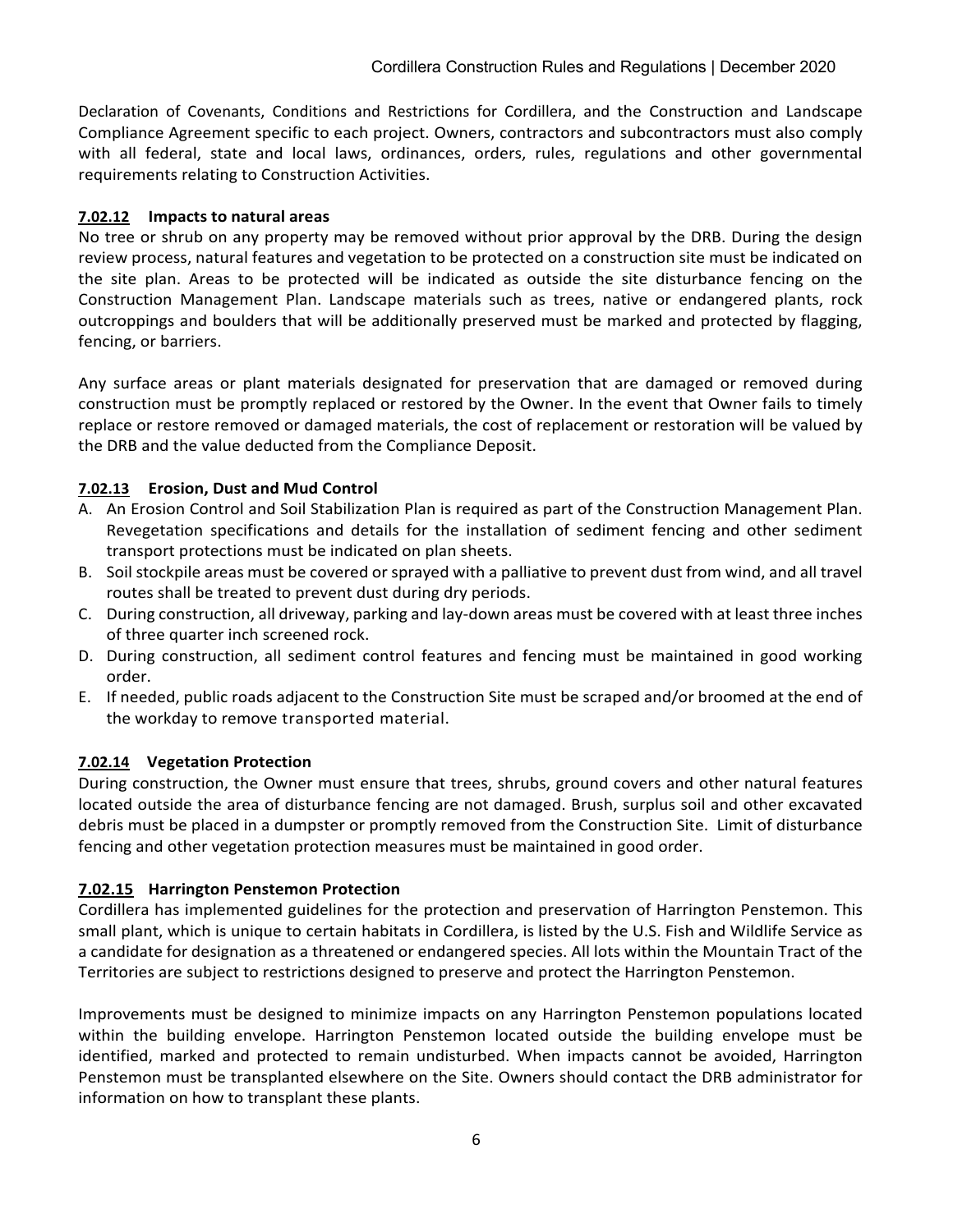#### **7.02.16 Construction Equipment and Material Storage**

Each Owner or Owner's Representatives and their contractors must ensure that all construction material is stored in a designated materials storage area. Storage areas must be indicated on the Construction Management Plan and should be located to minimize visual impacts to adjacent properties and roadways.

#### **7.02.17 Debris and Trash Removal**

Owners, Owner's Representatives, and their contractors are responsible for assuring that:

- A. At the end of each day, all trash and debris on the Construction Site is cleaned up and stored in proper containers or organized piles and not permitted to be blown about the Site or adjacent property, and
- B. At least once a week, all trash and debris is removed from the Construction Site to a proper dumpsite located off the Cordillera Property.
- C. Bear-proof trash containers must be used for food trash.
- D. The road right of way and adjacent properties must be kept clean of trash at all times.

#### **7.02.18 Work required in road Right of Way**

Special safety precautions are necessary for road or utility construction within road rights-of-way in Cordillera, including but not limited to safety cones, barriers and flaggers. No work may be performed without the express consent of the Cordillera Metropolitan District and the Department of Public Safety. Special safety functions may be provided by the Cordillera Public Safety staff at a cost billed to the Owner.

#### **7.02.19 Construction Hours & Noise**

Construction Activities are limited to the following hours of operation:

| Monday through Friday: | 7:30 AM in to 5:30 PM out |
|------------------------|---------------------------|
| Saturday:              | 9:00 AM in to 5:00 PM out |
| Sunday:                | No Work Allowed           |

At no time shall contractors, sub-contractors or laborers park and wait at the gatehouses before 7:00 a.m.

No construction related activities or work vehicles are allowed on premises after 6:00 pm.

Entrance to the work site is permitted for the purpose of set-up only one-half hour prior to hours of operation. During the half-hour set-up activities that create noise are prohibited. Reasonable effort shall be made at all times to minimize noise impacts to adjacent properties and public spaces.

The use of large trucks and heavy equipment is prohibited on Saturdays. No work is allowed on Sundays or on New Year's Day, Easter, Memorial Day, July  $4<sup>th</sup>$ , Labor Day, Thanksgiving or Christmas.

Upon request, exceptions for construction activity outside established construction hours may be granted by the Cordillera Public Safety Director.

#### **7.02.20 Deliveries**

Construction deliveries and pick-ups (including moving vans) are limited to Monday through Friday from 8:00 AM to 5:00 PM

#### **7.02.21 Road Closures**

The Public Safety Department may restrict the use of one or more roads by Construction Vehicles whenever a special event, festival, convention, emergency, or similar activity presents the possibility of significant traffic congestion.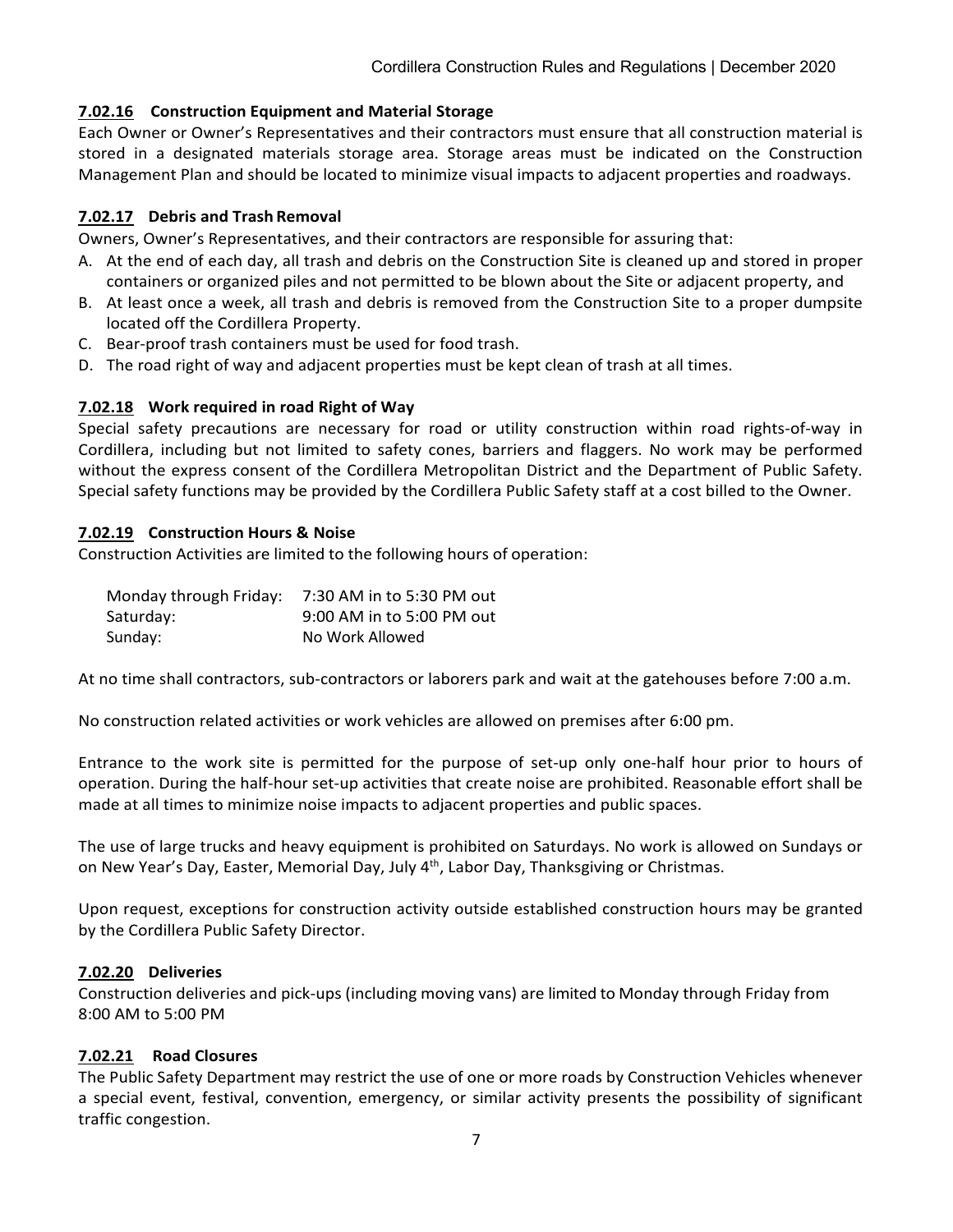# **7.02.22 Fire Protection**

On-site fire protection is the Owner's responsibility. At least two fully-charged and inspected 20 pound ABC rated dry chemical fire extinguishers must be present and available in an easily accessible place on the Construction Site at all times. A lack of extinguishers located on a Construction Site will result in a warning and potential fine pursuant to 7.02.25. Public Safety recommends that the Owner or Owner's Representative establish an overall Site safety program that includes best practices for fire protection and suppression, and rules for the handling of combustible or hazardous materials on site (see also 7.02.27 Water Connections and 7.02.28 Heater Policy).

# **7.02.23 Protection of Property**

An Owner's Construction Activity will be limited to the Construction Site unless the DRB or Public Safety Department provides specific written authorization to the contrary. An Owner must promptly restore any Common Areas and/or adjacent Sites damaged during its Construction Activity to the DRB's satisfaction within thirty (30) days of notification.

## **7.02.24 Signage**

## A. **Required Site Signage**

One temporary construction sign, prepared by a professional sign maker, must be located within the Site boundary and must be easily visible from the adjacent roadway or entry to the Site. The sign must be approved by DRB prior to installation and must conform to the DRB approved sign specifications (see Exhibit "B"). The construction sign must be placed on the site prior to the Pre-Construction Meeting.

## B. **Permitted Site Signage**

The DRB specifically reserves the right to approve or reject the design of any proposed signage. Stock plastic signs obtained at hardware stores will not be approved. Owners, Owner's Representatives, contractors, and brokers are required to submit sign designs to the DRB for approval before erecting them on site.

- 1. Model Home Signs: A residence which is part of an "enclave" containing numerous homes for sale that is currently available for public viewing as a "model home" manned by a licensed real estate sales person may display one (1) temporary "model home" sign not larger than six (6) square feet containing only the words "Model Home" or "Model Open." The sign may not display any brokerage name, logo or other identification and must be removed at the end of each day.
- 2. Open House Signs: A residence which is currently open for public viewing that is manned by a qualified real estate sales person may display on the Site one (1) temporary "open house" sign not larger than six (6) square feet and containing only the words "Open House." The sign may not display any brokerage name, logo or other identification. Directional signs shall be permitted at all road intersections leading to the open house, all signs must be removed at the end of each day.

# C. **Prohibited Signage**

No other signage is permitted within Cordillera, including but not limited to the following:

- 1. "For Sale," "For Lease" or Property Available signs
- 2. "Take One brochure or flyer boxes
- 3. Balloons, flags or other paraphernalia intended to draw attention to a property.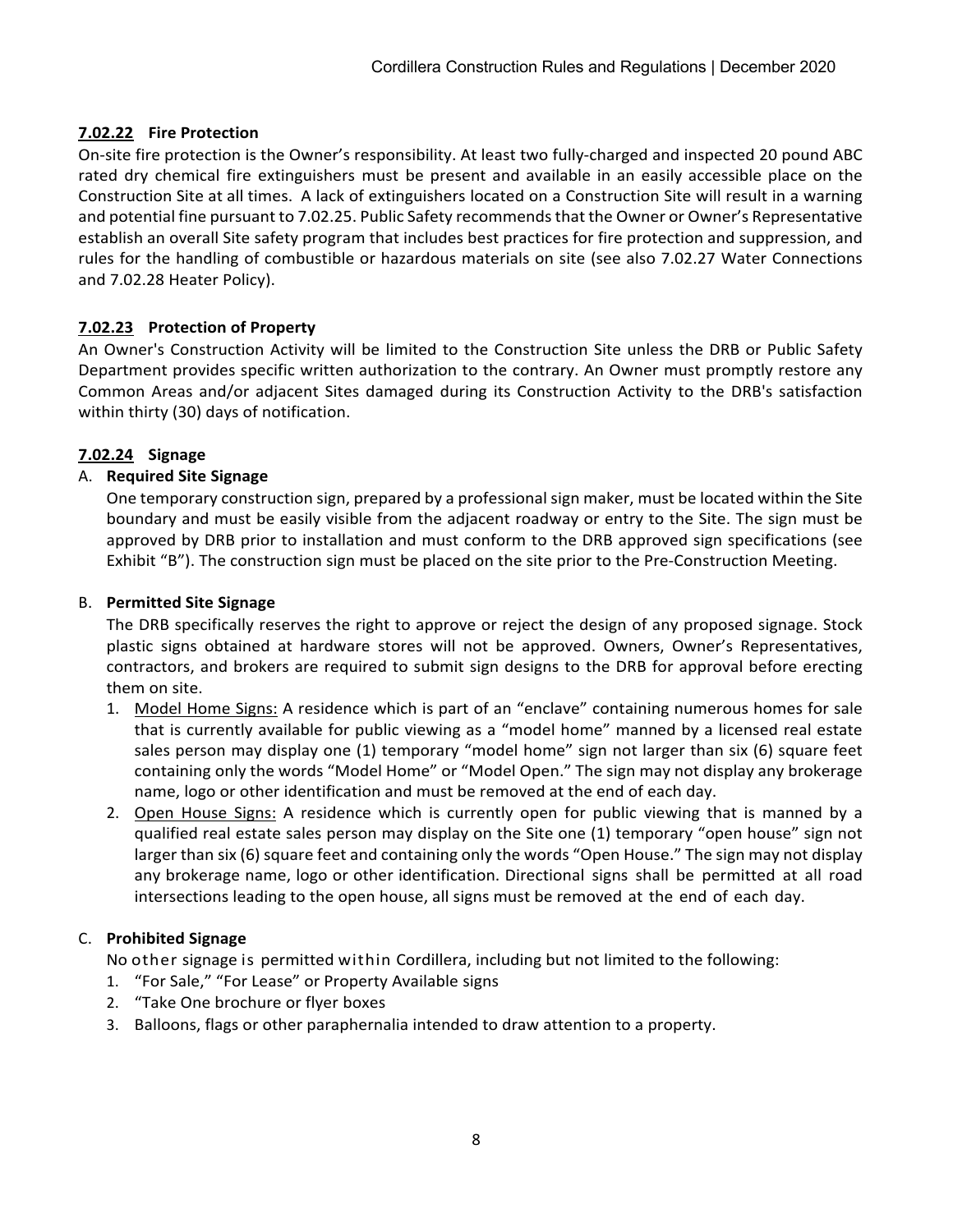#### **7.02.25 Prohibited General Practices**

All Owners will be responsible for the conduct and behavior of their Owner's Representatives in Cordillera. The following practices are prohibited within Cordillera and will result in fines after second notice.

# **Schedule of Fines for Violations of Design Review Board's Design Guidelines**

|                                                                                                                      | Consequence         |                         |                     |                                              |
|----------------------------------------------------------------------------------------------------------------------|---------------------|-------------------------|---------------------|----------------------------------------------|
| <b>Violation</b>                                                                                                     | <b>First Notice</b> | Second<br><b>Notice</b> | <b>Third Notice</b> | <b>Governing Document</b>                    |
| Pets on Cordillera Property                                                                                          | Warning             | \$100                   | \$200               | <b>Construction Rules and</b><br>Regulations |
| Oil change on non-designated sites                                                                                   | Warning             | \$100                   | \$200               | Construction Rules and<br>Regulations        |
| Cleaning of equipment by suppliers and<br>contractors                                                                | Warning             | \$100                   | \$200               | Construction Rules and<br>Regulations        |
| Removal of rocks, plants or other similar<br>items                                                                   | Request to<br>Cure  | \$100                   | \$200               | <b>Construction Rules and</b><br>Regulations |
| Carrying firearms or archery equipment<br>within Cordillera                                                          | Warning             | \$100                   | \$200               | Construction Rules and<br>Regulations        |
| Unauthorized disposal methods                                                                                        | Request to<br>Cure  | \$100                   | \$200               | <b>Construction Rules and</b><br>Regulations |
| Failure to use bear-proof trash container                                                                            | Request to<br>Cure  | \$100                   | \$200               | Construction Rules and<br>Regulations        |
| Careless disposal of cigarettes and other<br>flammable materials                                                     | Request to<br>Cure  | \$100                   | \$200               | <b>Construction Rules and</b><br>Regulations |
| Failing to designate a smoking area and<br>providing a fireproof ash receptacle on-site<br>and posting area properly | Warning             | \$250                   | \$500               | <b>Construction Rules and</b><br>Regulations |
| Careless treatment or removal of native<br>plants                                                                    | Request to<br>Cure  | \$100                   | \$200               | <b>Construction Rules and</b><br>Regulations |
| Use of or transit over golf course area                                                                              | Warning             | \$100                   | \$200               | <b>Construction Rules and</b><br>Regulations |
| Disruptive activity (public drinking, public<br>nuisance, disturbing peace)                                          | Warning             | \$100                   | \$200               | Construction Rules and<br>Regulations        |
| Drinking or possessing alcoholic beverage on<br>Cordillera Property                                                  | Warning             | \$100                   | \$200               | Construction Rules and<br>Regulations        |
| Construction work performed at<br>unauthorized times                                                                 | Request to<br>Cure  | \$100                   | \$200               | Construction Rules and<br>Regulations        |
| Driving trucks with uncovered loads                                                                                  | Request to<br>Cure  | \$100                   | \$200               | Construction Rules and<br>Regulations        |
| Removal of site fencing                                                                                              | Request to<br>Cure  | \$1,000                 | \$2,000             | Construction Rules and<br>Regulations        |
| Unauthorized area disturbance                                                                                        | Request to<br>Cure  | \$2,500                 | \$5,000             | Construction Rules and<br>Regulations        |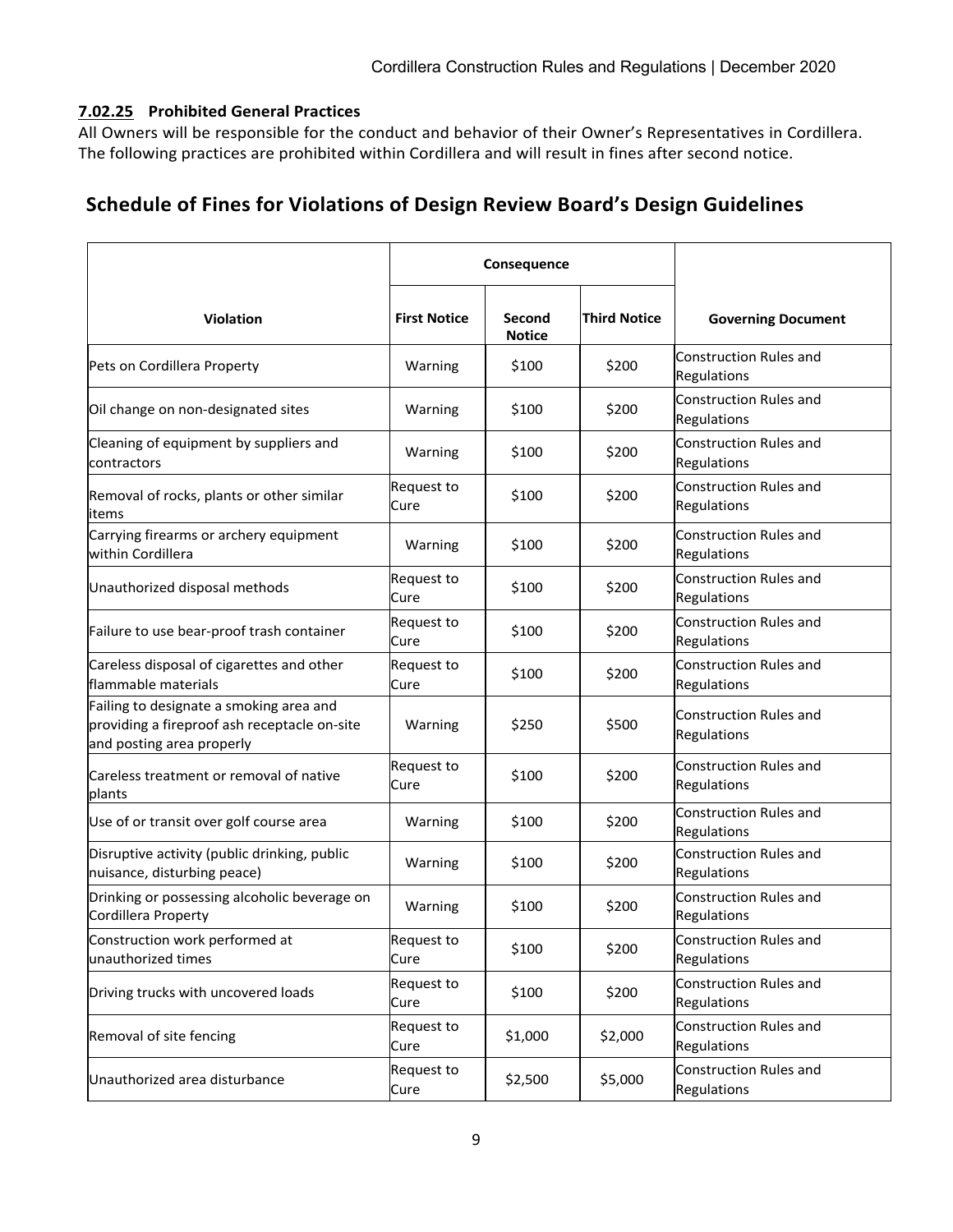|                                                                                                                       | Consequence                    |                         |                     |                                              |
|-----------------------------------------------------------------------------------------------------------------------|--------------------------------|-------------------------|---------------------|----------------------------------------------|
| <b>Violation</b>                                                                                                      | <b>First Notice</b>            | Second<br><b>Notice</b> | <b>Third Notice</b> | <b>Governing Document</b>                    |
| Improper use, storage, disposal of heaters,<br>propane tanks and flammable materials                                  | Request to<br>Cure             | \$1,000                 | \$2,000             | <b>Construction Rules and</b><br>Regulations |
| Failure to provide updated subcontractor list<br>to DRB                                                               | Request to<br>Cure             | \$100                   | \$200               | <b>Construction Rules and</b><br>Regulations |
| Failure to request inspection, or pre-<br>construction or pre-landscape installation<br>meetings                      | Request to<br>Cure             | \$2,500                 | \$5,000             | <b>Construction Rules and</b><br>Regulations |
| Failure to cover and/or service job site<br>dumpster                                                                  | Request to<br>Cure             | \$100                   | \$200               | <b>Construction Rules and</b><br>Regulations |
| Failure to submit Construction<br>Management Plan Modifications or Other<br><b>Exterior Modifications</b>             | Request to<br>Cure             | \$1,000                 | \$2000              | <b>Construction Rules and</b><br>Regulations |
| Commencing construction prior to<br>preconstruction meeting                                                           | Request to<br>Cure             | \$1,000                 | \$2,000             | <b>Construction Rules and</b><br>Regulations |
| Lack of two (2) fire extinguishers on site                                                                            | Request to<br>Cure             | \$100                   | \$200               | <b>Construction Rules and</b><br>Regulations |
| Sign & exterior light policy violation                                                                                | Request to<br>Cure             | \$100                   | \$200               | Construction Rules and<br>Regulations        |
| Failure to report hazardous material spills                                                                           | Request to<br>Cure             | \$1,000                 | \$2,000             | <b>Construction Rules and</b><br>Regulations |
| Open burning of construction materials                                                                                | Warning/<br>Request to<br>Cure | \$500                   | \$1,000             | <b>Construction Rules and</b><br>Regulations |
| Submission to the County of plans not<br>approved by the DRB                                                          | Request to<br>Cure             | Up to<br>\$20,000       | Up to<br>\$40,000   | <b>Construction Rules and</b><br>Regulations |
| Use of heavy equipment and three (3) axle<br>vehicles on Saturday and Sunday: 7.02.15                                 | Request to<br>Cure             | \$1,000                 | \$2,000             | <b>Construction Rules and</b><br>Regulations |
| Vehicle with a weight in exceeding allowable<br>weight during freeze/thaw cycle                                       | Request to<br>Cure             | \$2,000                 | \$4,000             | Construction Rules and<br>Regulations        |
| Blocking any District Road during construction<br>without written approval of the Director of<br><b>Public Safety</b> | Request to<br>Cure             | \$500                   | \$1,000             | Construction Rules and<br>Regulations        |
| Steel-tracked vehicle without proper road<br>protection                                                               | Request to<br>Cure             | \$2,000                 | \$4,000             | Construction Rules and<br>Regulations        |
| Slow moving or over-width/sized equipment<br>without proper escort                                                    | Request to<br>Cure             | \$500                   | \$1,000             | <b>Construction Rules and</b><br>Regulations |
| All other Violations of the Governing DRB<br>Documents                                                                | Request to<br>Cure             | \$100                   | \$500               | Construction Rules and<br>Regulations        |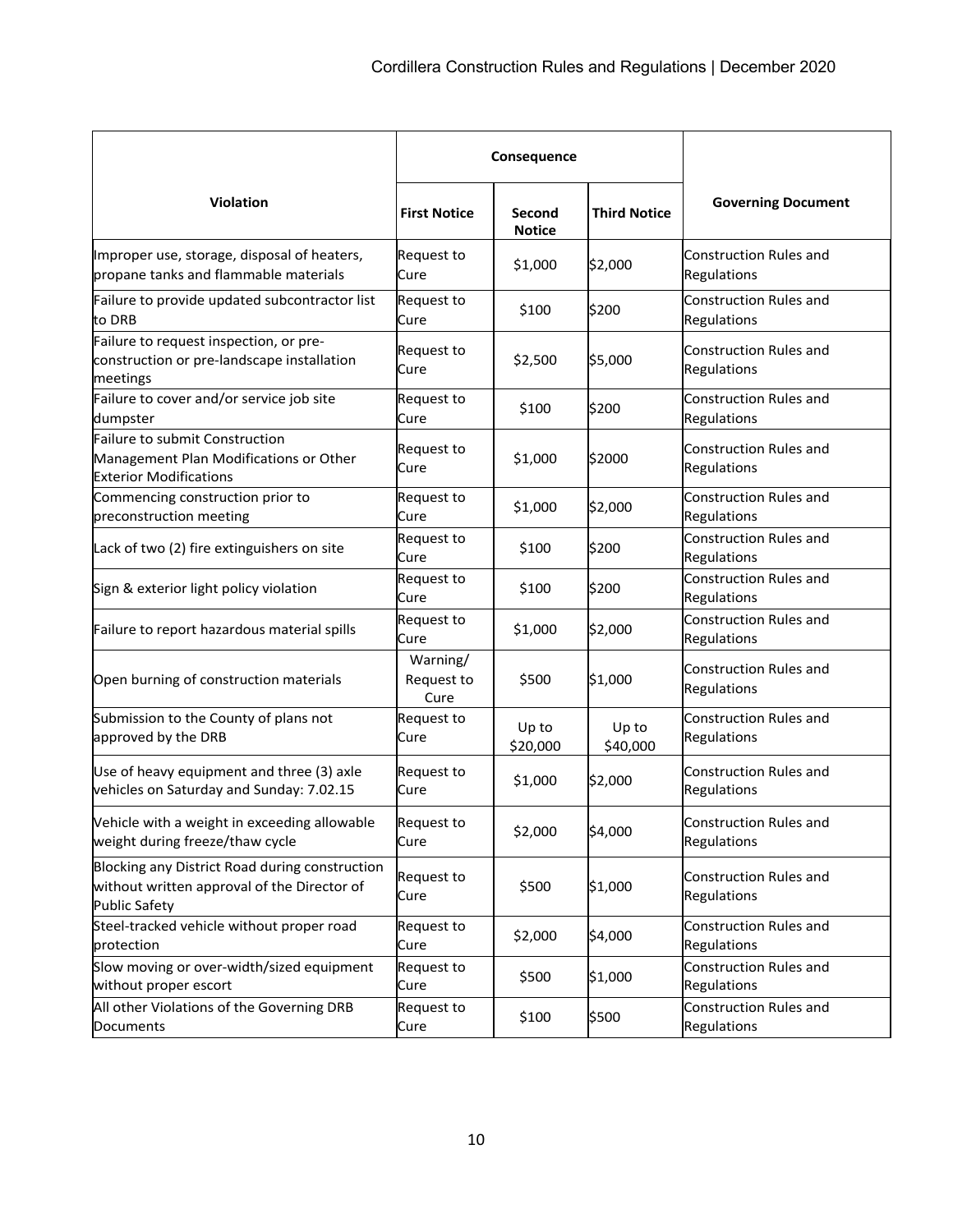## **7.02.26 Sanitary Facilities**

Enclosed chemical toilets must be available on-site when Construction Activity is taking place on a Construction Site. Chemical toilets shall be screened from view with T-111 and shall be located so as to minimize any adverse impacts on adjacent lots. On new single family home projects enclosure of the toilet within the site materials mockup is strongly encouraged.

## **7.02.26 Temporary Structures**

Temporary office and storage structures may be maintained on a Construction Site. Temporary living quarters are not permitted on any Construction Site. Permitted temporary structures may not be used for residential purposes at any time. Temporary structures must be screened to minimize the visual impact upon neighboring properties and the public. The placement and screening of temporary structures must be drawn on the Construction Management Plan and approved by the DRB prior to their erection or installation. All temporary structures must be removed within thirty (30) days after completion of the Construction Activity.

## **7.02.27 Water Connections**

Prior to the installation and turn-on of permanent residential water service to the Site, temporary water connections must be available on-site. Use of water from an adjacent property is not allowed.

## **7.02.28 Heater Policy**

The following procedures and guidelines must be followed when using heaters for cold season construction:

- A. Heater, tank and line shall be inspected prior to each use for leaks, improper fittings or faulty igniters. Faulty heaters shall be removed from service until fully repaired.
- B. Heaters shall be placed on a level noncombustible surface. If used on a wood subfloor the heater shall be placed on a minimum 4'x4' piece of fire-rated drywall or concreteboard.
- C. The heater hose shall be extended straight out from the heater and straight out from the tank establishing safe operating distance between the two.
- D. The heater shall be placed and oriented with consideration for surrounding combustible surfaces, in a location where the heater, tank and the hose will be out of the flow of worker traffic.
- E. Propane tanks must be secured to prevent tipping of the tank.
- F. Heaters shall not be used in hallways, closets, bathrooms, under stairs or in crawl spaces.
- G. Heaters shall not be left running overnight or unattended without prior approval from Public Safety. Cordillera Public Safety must be notified by 3 p.m. of any heaters that will run overnight. If a heater is not called in, a fine shall be levied and the heater will be shut off.
- H. Subcontractors who need the use of heaters must contact Public Safety.
- I. Propane heaters and tanks shall be stored no closer than 15' to roads or parking areas.

# **7.02.29 Construction Lighting**

Construction lighting must be implemented in a manner that minimizes impacts to adjacent properties and roads. All construction lights must be shut off before the last person leaves the job site for the evening.

## **7.03.00 CONSTRUCTION INSPECTIONS/CONFIRMATIONS**

The following meetings, inspections and confirmations must be scheduled with or provided to the DRB by the Owner.

# **7.03.01 Pre-Construction Meeting**

Prior to commencing its Construction Activity and after the staking of building corners and the driveway centerline and the installation of limit of disturbance fencing and sediment control fencing, the Owner/contractor must request an on-site Pre-Construction Meeting. The purpose of this meeting is for the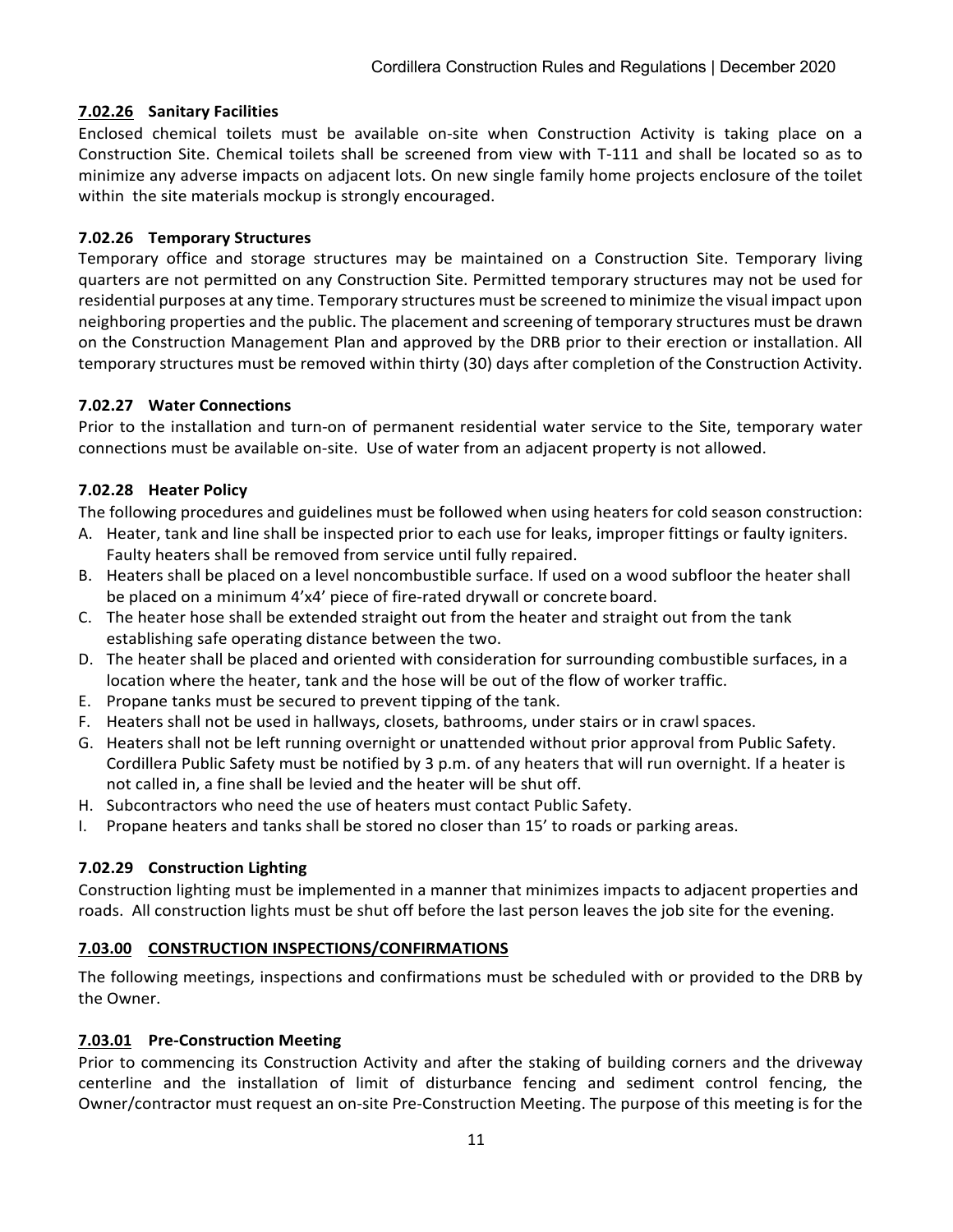DRB to review with the Owner/contractor the proposed locations of building corners, driveway and parking areas, patios, cut and fill areas, and existing natural features of the Site to be protected during construction as well as the Construction Management Plan and any other construction-related issues.

## **7.03.02 Exterior Material and Color Mock-Up Inspection**

An exterior materials mockup is required once framing is underway for every new home project. The DRB will inspect the exterior materials and colors to ensure conformance with the Design Guidelines. The mockup must be located near the driveway entrance so that interested parties can inspect proposed materials without exposure to job site hazards. Sanitary facilities may be enclosed by the materials mockup structure.

## **7.03.03 Improvement Location Certificates**

The Owner/contractor must provide an Improvement Location Certificate (ILC) at two times during the construction processto confirm that structural improvements are within the building envelope. A foundation ILC will be required after the completion of the foundation, and a framing ILC will be required at the completion of framing.

## **7.03.04 Final Inspection**

Upon final completion of all improvements of the Construction Activity, the Owner must request a Final Inspection from the DRB. Upon request, and within a reasonable time frame, the DRB will inspect the Construction Site to ensure that the work is fully complete and conforming to the approved Final Plan. Items not complete will be identified, and subsequent work and inspections required until all outstanding issues have been resolved. Upon assurance of completion, the DRB will initiate steps to return the compliance agreement deposit, retaining any outstanding fees and an additional amount of no less than \$2000 to be held for up to one(1) year to assure success of landscaping and site stabilization.

## **7.03.05 Final Landscape inspection**

At a time within one (1) year following final inspection the Owner shall request an inspection of landscaping and site stabilization success. Enough time (one growing season) shall have passed to provide visual assurance of the health and vigor of landscape materials. Upon demonstration of landscape and site stabilization success, the DRB will initiate steps to return the balance of compliance agreement deposit.

## **7.03.06 Modifications**

All exterior, landscape and site modifications to the DRB approved plans must be submitted to the DRB office for review and approval prior to installation. Additions and remodels are included in this policy.

## **7.04.0 RULES OF THE ROAD AND USE OF ROADWAY IMPROVEMENTS**

## **7.04.01 Roadway Maintenance**

Owners and their contractors and sub-contractors must keep Cordillera roads and road rights-of-way free and clear of materials, rubbish and debris resulting from Owner's Construction Activity. Any damage to roads and attendant drainages, features or improvements must be repaired, and damage to natural areas redressed and re-vegetated by the Owner. Damage to Cordillera Metropolitan District vehicles caused by Construction Vehicles used in connection with Owner's Construction Activity will be the responsibility of the Owner. No road cuts or modifications to road surfaces shall be made without the prior written consent of the Cordillera Metropolitan District. Contractors must keep the Site driveway and all adjacent roads clean from dust, dirt, mud, and debris at all times. During construction, all driveways, parking and lay-down areas must be covered with at least three inches of three-quarter inch screened rock. If necessary, road surfaces impacted by travel to and from the site must be scraped at the end of the workday to remove mud. If a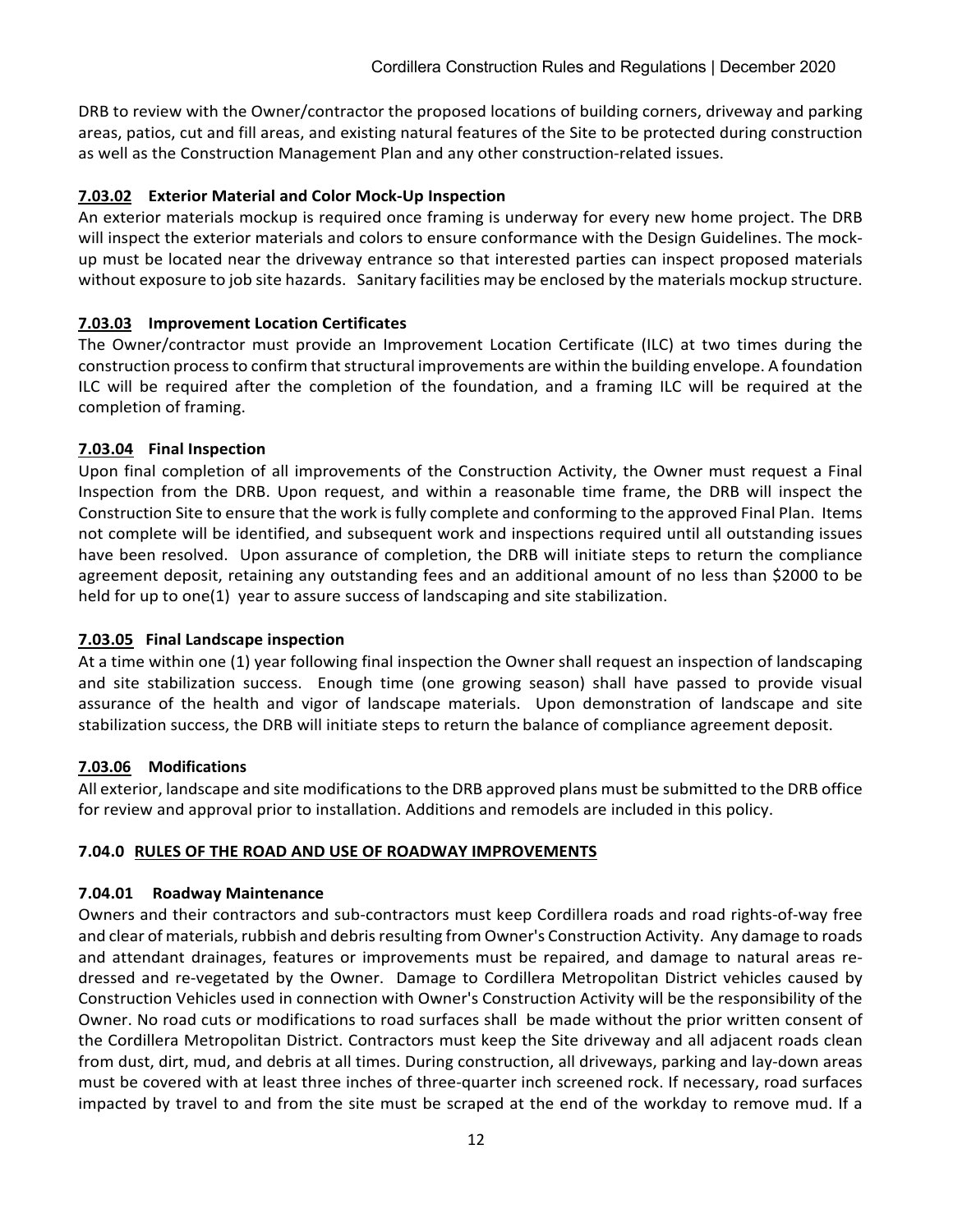contractor fails to keep roads clean and if the DRB or Public Safety Department must arrange for cleaning, the cost of cleaning will be billed to the Owner, care of the contractor, at a rate set by the Cordillera Metropolitan District.

- A. **Weight and Length Limitations**. In order to protect the Cordillera Metropolitan District's roads from damage, the type of vehicles allowed on District Roads shall be restricted. Accordingly, vehicular access will be limited as follows:
	- 1. Freeze/Thaw Cycle Limits. At the discretion of the Director of Community Operations, the maximum load limit allowed on District Roads shall be limited to 12,000 pounds per axle during that time of year subject to a daily freeze/thaw cycle. No exception will be granted during times when this restriction is in place.
	- 2. Maximum Load Limit. The maximum load limit for all vehicles accessing District Roads when freeze/thaw restrictions are not in place shall be 18,000 pounds per axle. The need for vehicles of 18,000 pounds per axle and higher for a given project must be identified on the Road Impact Fee Worksheet which is submitted with payment at Technical Plan review.
	- 3. Maximum Wheelbase Length. The maximum wheelbase for all vehicles accessing District Roads is twenty-four feet (24') measured from the center line of the front-most axle to the center line of the rear-most axle on the vehicle. A single trailer may be attached to the vehicle. The length between the attachment point of the trailer to the vehicle and the centerline of the rear most axle of the trailer may not exceed twenty-four feet (24').
	- 4. Escort Required. Vehicles not in conformance with the above restrictions will be allowed access to District Roads only if:
		- i) Notice has been provided to the District's office of Public Safety no less than twenty-four (24) hours in advance; and
		- ii) Escort by a District vehicle and employee is available.
		- iii) Associated escort fees as determined by the Director of Public Safety have been paid (see 7.04.01.D below).
- B. **Slow Moving Equipment (SME).** SME are construction vehicles not designed for highway use or licensed for public roads, and which cannot maintain a speed of 25 mph. SME shall be restricted but not prohibited on Metropolitan District Roads, subject to the following rules:
	- 1. SME may travel on Cordillera Roads classified as Primary (Class A) when accompanied by a Public Safety escort after paying an escort fee.
	- 2. SME may travel on Cordillera Roads classified as Secondary, Enclave or Common Driveway (Class B,C,D) with no escort.
	- 3. SME must yield to motor vehicle traffic at all times.
	- 4. The Director of Public Safety may approve exceptions to this policy.
- C. **Over Width Loads**. A vehicle, piece of equipment or load may be deemed over-width or over-sized by Cordillera Public Safety. These vehicles must be escorted past entrance gates by Public Safety personnel. The escort fee shall apply.
- D. **Escort Fee**. The escort fee is based on distance from the gate to the site. Please contact the Divide Gatehouse at (970) 926-2335 for additional information.
- E. **Exemptions**. The following vehicles are exempt from the requirements of these Rules of the Road:
	- 1. Garbage trucks engaged in providing non-construction related trash removal service for the District's property owners.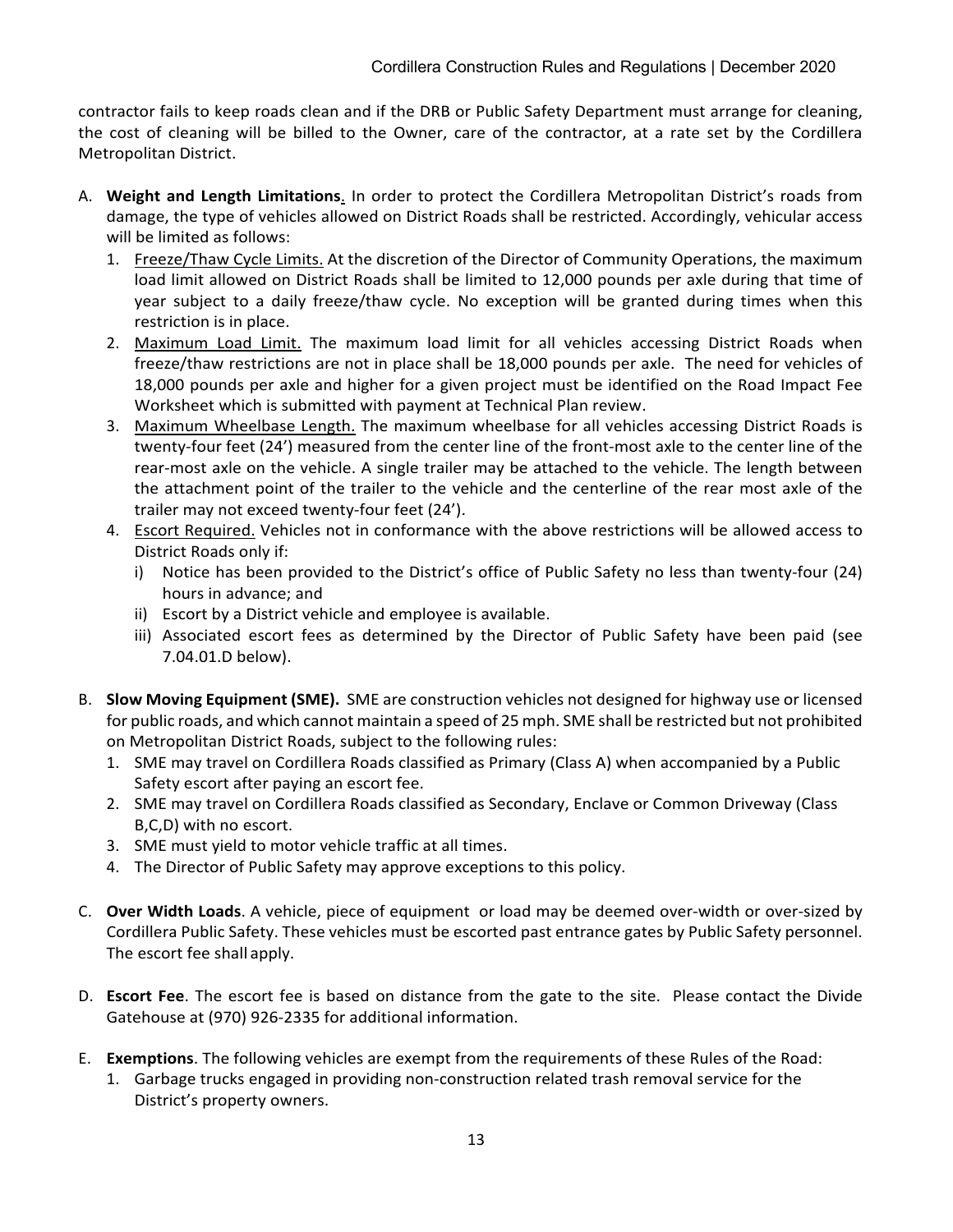- 2. Vehicles hauling forty (40) cubic yard trash containers that do not exceed twenty-seven feet (27') maximum wheelbase measured from the center line of the front-most axle to the center line of the rear-most axle on the vehicle.
- 3. Vehicles and equipment providing food and beverages deliveries to commercial enterprises within the District's service area.
- 4. Emergency vehicles of all types.
- 5. All District vehicles and equipment and any contractor equipment under contract with the Cordillera Metropolitan District.
- F. **Road Blockage**. Persons responsible for any activity that will block a District Road or easement must provide Cordillera Community Operations and the Department of Public Safety with notice and a written construction and traffic control plan 48 hours prior to the blockage. The activity will not be allowed to proceed without approval from Cordillera Community Operations and Cordillera Public Safety.
- G. **Steel Tracked Equipment**. Steel tracked equipment must not operate on the asphalt surface of any District Road unless proper protections (rubber mats, tires, wood sheeting) have been implemented to protect the road surface.
- H. **Unauthorized Use of District Roads.** Unauthorized use of District Roads may result in the loss of access privileges, and/or the assessment of fines for non-compliance as set forth in 7.02.25 above. The District has full authority to deny access to the District Roads by vehicles not authorized.
- I. **Penalties.** The District's Public Safety Office may impose penalties upon the offending Property Owners according to the schedule of fines listed in Section 7.02.25 of this document.
- J. **Waiver**. The District General Manager or equivalent authority may waive the application of these Rules and Regulations. All requests for wavier must be submitted in written form to the General Manager or their assign and must outline applicable hardship data supporting the request for wavier. The General Manager may grant, deny or approve the waiver subject to fees or other conditions.

## **7.05.00 ENFORCEMENT**

Please reference Cordillera Property Owners Association's Second Amended and Restated Resolution Regarding Covenant and Rule Enforcement Policy for enforcement information.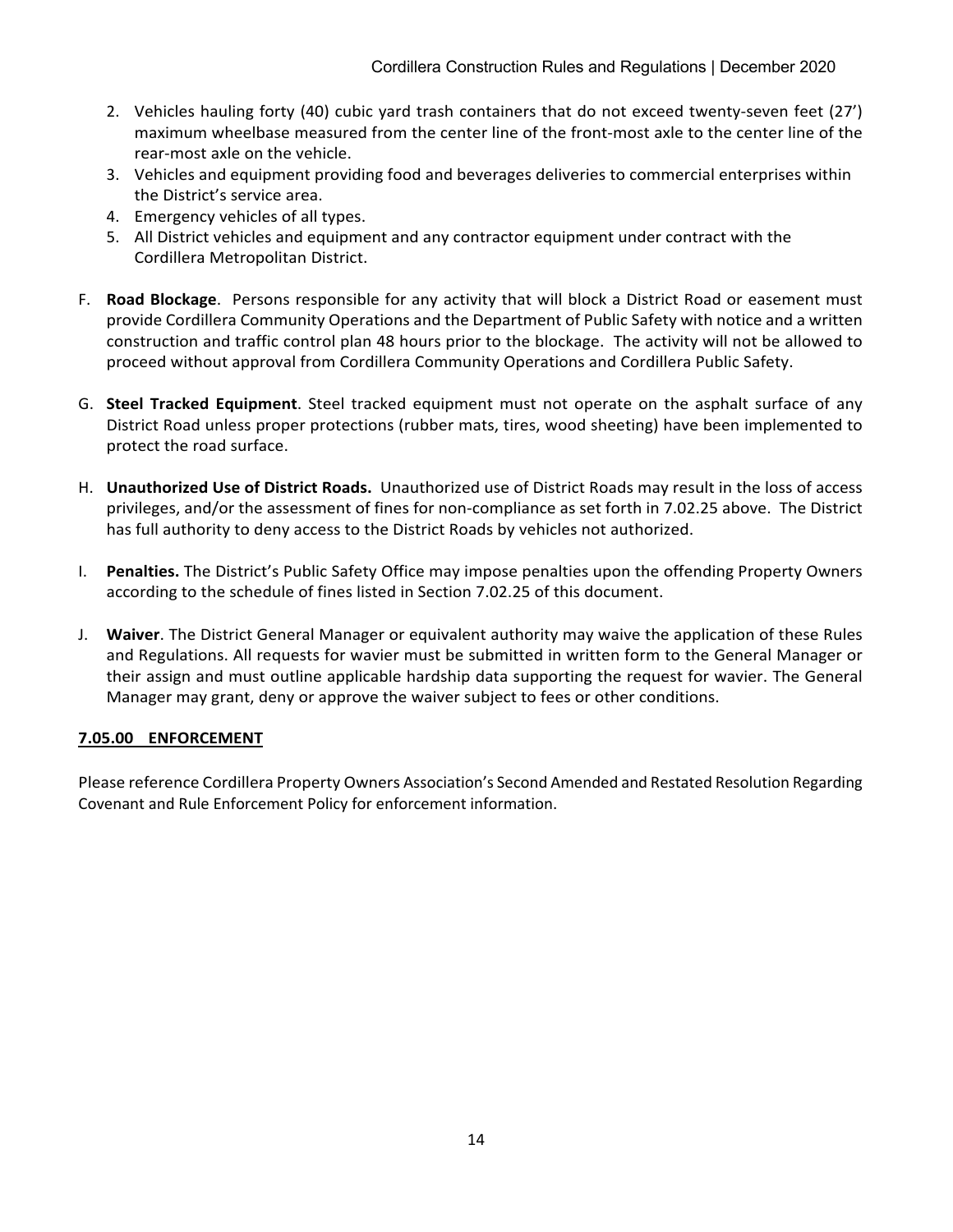#### **EXHIBIT A: SOURCES OF INFORMATION REGARDING CONSTRUCTION IN CORDILLERA**

Cordillera Property Owners Association 0360 Carterville Rd. Cordillera, Colorado 81632 970-688-8850

Design Review Board 0360 Carterville Road Cordillera, Colorado 81632 970-688-8850

Cordillera Metropolitan District 0408 Carterville Rd. Cordillera, Colorado 81632 970-926-1923

Cordillera Public Safety 0408 Carterville Rd. Cordillera, Colorado 81632 970-569-6261

Eagle County Community Development Post Office Box 179 Eagle, Colorado 81631-0170 970-328-8730

Holy Cross Electric Association Post Office Box 972 Avon, Colorado 81620 970-949-5892

**SourceGas** 800-563-0012

Eagle River Water and Sanitation District 846 Forest Road Vail, Colorado 81657 970-476-7480

CenturyLink 877-290-5458

Comcast Cable 281 Metcalf Road, Suite 110 Avon, CO 81620 800-266-2278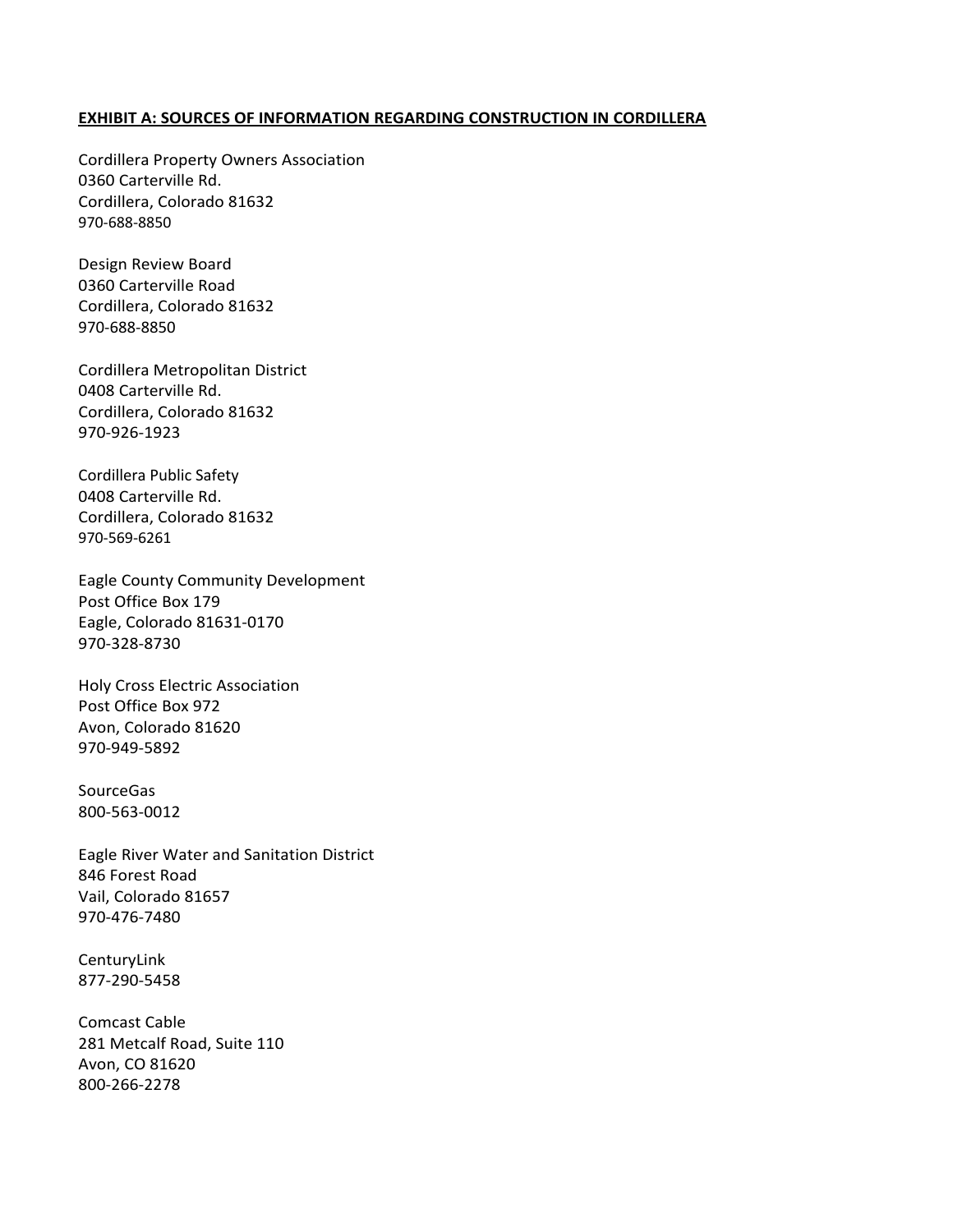#### **EXHIBIT B: CONSTRUCTION SITE SIGN REQUIREMENTS**

**Sign Size**: 3 ft. high by 4 ft. wide, ½ in. finished MDO, Medex or Omega Board **Sign Colors**: Background color match to Sherwin Williams 1469, exterior grade, forest green, **Border and copy:** Antique white.

**Font**: Pontiflex Medium Condensed, sized for legibility from road

**Support Posts**: 4" by 4" wood **Sign Height**: 72 in. from the ground to the top of sign **Sign Location**: 15 ft. off road pavement and 10 ft. off driveway pavement

**Text**: First four lines must include

- 1) Property Owner Name (i.e. Jones Residence),
- 2) Property Address
- 3) Filing Block and Lot Number
- 4) Building Permit Number

#### **Other Text**:

- 1) Architect Name + Phone Number
- 2) Builder Name + Phone Number

Any additional text must be approved by the DRB. No logos are permitted. No broker of real estate sales information is allowed.

Additional Information and templates are available at:

Sign Design Ph: 970-949-4565